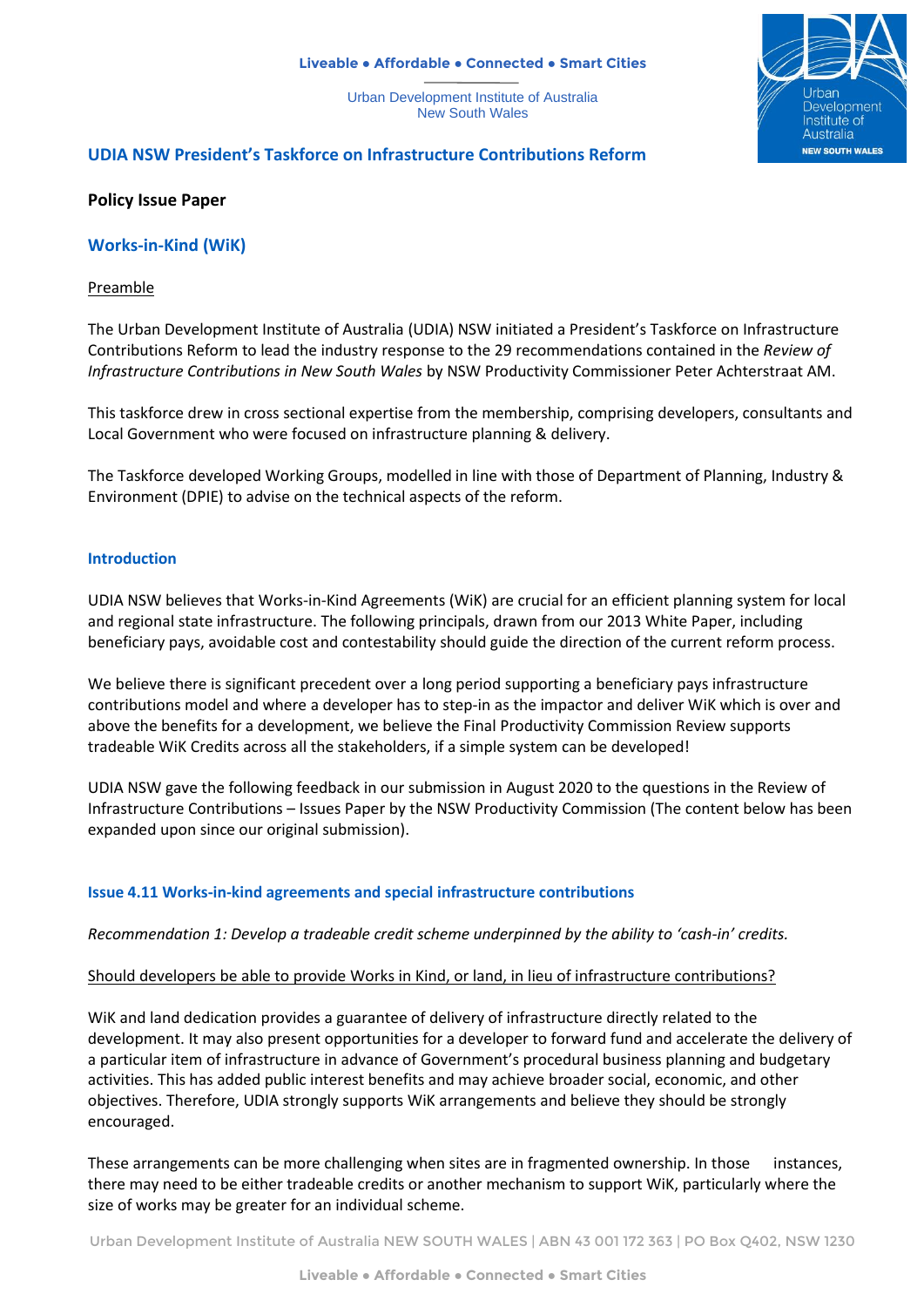Developers may accrue WiK credits that exceed their monetary contribution. Should WiK credits be tradeable? What would be the pros and cons of a credits trading scheme?

Recognition of SIC offset credits and credits for excess value of WiK by a proponent (i.e. *"Infrastructure Credits")* has already happened in several projects and this now needs a policy framework.

There are two components of this, established by two types of developers:

- 1. Developers of larger projects that may have the capacity and the immediate need or opportunity to deliver infrastructure items.
- 2. Developers of smaller projects that may, by virtue of the capitalisation of the company, the scale of the project or the lack of opportunities to deliver infrastructure, have no choice but to make the contribution as a cash payment.

The use of tradable infrastructure credits can bring these two component parties together for Government in the form of:

- Willing and able forward funders and builders of infrastructure (the large project developer); and
- Willing and able financiers of infrastructure (the smaller project developer).

To achieve this scenario Infrastructure Credits must be tradeable. This has four purposes:

- 1. To maintain certainty for developers, and equity (parity) and fairness between development projects and / or Infrastructure Precincts.
- 2. To prevent developers from ending up with an unrealisable and unviable 'excess of credits' once they complete a WiK project.
- 3. Incentivise a developer to forward fund infrastructure if there is a strategic or marketing benefit for the developer to do so; and
- 4. To incentivise smaller fragmented landowners to enter private collective agreements to fund WiK, secure in the confidence they can distribute credits proportionally and fairly for the works funded.

However, to create a market for WiK credits they must be able to be 'cashed-in' and purchased by a Government authority or a third-party purchaser to ensure that their value is realised and there is confidence in the credit market.

UDIA suggests a centralised government register for infrastructure credits is developed and operating rules are determined to ensure credits are purchased and extinguished at the next available opportunity in all appropriate circumstances. The book and final sale value of the credits should be managed to ensure that the Infrastructure Credits do not become monetised. This may require the individual value of each credit to be capped at its original price plus CPI (or some other mechanism) to avoid price escalation in an elastic market, and the erosion of the value of contributions to Government as a result.

A centralised Credit Register of Infrastructure Credits would provide confidence (certainty) for the developer that the additional investment in WiK could be realised. However, to be effective we envisage that it would require four additional characteristics:

- 1. When cash contributions are collected in an infrastructure plan, they should be used to purchase and retire any credits on the register (with a proviso that the oldest credits are given priority).
- 2. Any private purchase of credits would prioritise the oldest credits in the system.
- 3. Credits can be traded directly between parties; and

Urban Development Institute of Australia NEW SOUTH WALES | ABN 43 001 172 363 | PO Box Q402, NSW 1230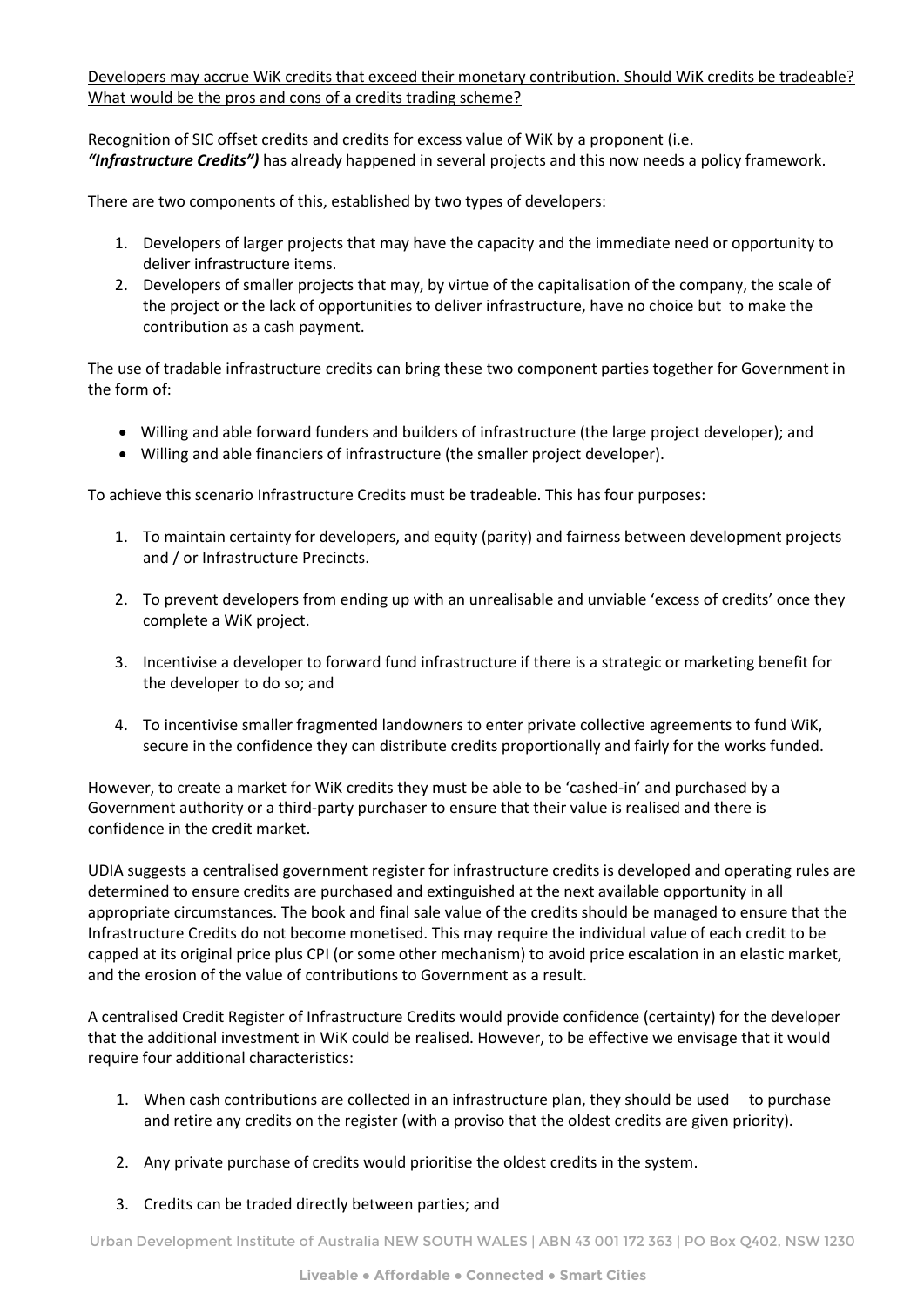- 4. A sunset date be included in the process that would require credits of a certain age to be purchased by Government. On first reading this may appear to be an onerous obligation upon Government, however there are several benefits:
	- It is necessary to give confidence to the development industry that its investment in infrastructure will be recouped within a reasonable period (and not remain as an unrealisable accounting asset); and
	- Importantly for Government it would not need to be treated as an onerous obligation if the register is viewed as part of Government's Infrastructure budgeting processes and an allowance to fund the purchase of credits forms part of the budget identified annually for infrastructure.

The prioritisation of credits would not be expected to pose any issues as all credits would be the same (unlike biodiversity offset credits which are different, depending on species and subject to different levels of supply and demand).

### What are implications of credits being traded to, and from, other contributions areas?

Enabling credits to be traded between contribution areas is a matter of creating an accounting and banking system to ensure that the total contributions are balanced, similar to the pooling of contributions. It also enables the benefits of private sector investment in infrastructure to be achieved across a broader area of NSW, rather than credits being "locked up" in a particular Growth Centre, where their value may not be realised for some time or capitalised upon until there was a willing purchaser. This will provide opportunities to forward fund infrastructure that do not exist under the current system.

Ideally, credits would be traded across Council areas. UDIA is looking into how this could be done efficiently.

**In the Final Review into Infrastructure Contributions in NSW – November 2020, we are concerned that despite broad support for a WiK trading system, the scope of reforms will overlook this crucial element of a productive planning system and remain an impactor pays model.**

We quote as follows from the Final Review – November 2020 - 6.2 Works in Kind agreements:

*As works are completed, the equivalent value is offset against the developer's infrastructure contributions obligations. Where a developer completes work of a higher value than their contributions obligation, a 'credit' is recognised. This may be used to offset future contributions. Some developers have sought a tradeable credits scheme to allow for the sale of credits to a third party. This would build on arrangements currently in place in the Western Sydney Growth Areas, where developers are able to use credits anywhere within the Growth Areas, but not to sell them to a third party.*

#### *Stakeholder views:*

*Both councils and industry generally support the option to use Works in Kind agreements. They provide flexibility and allow for infrastructure to be delivered earlier than councils would otherwise achieve… Councils suggest that development of a template and practice note to establish a standard approach to valuation, offsetting and liability periods would be beneficial. Councils do not support tradeable Works in Kind credits, suggesting it would be difficult to administer and add complexity. Industry, however, supports tradeable credits on the basis they would help encourage Works in Kind agreements by ensuring that any excess credits would have value.*